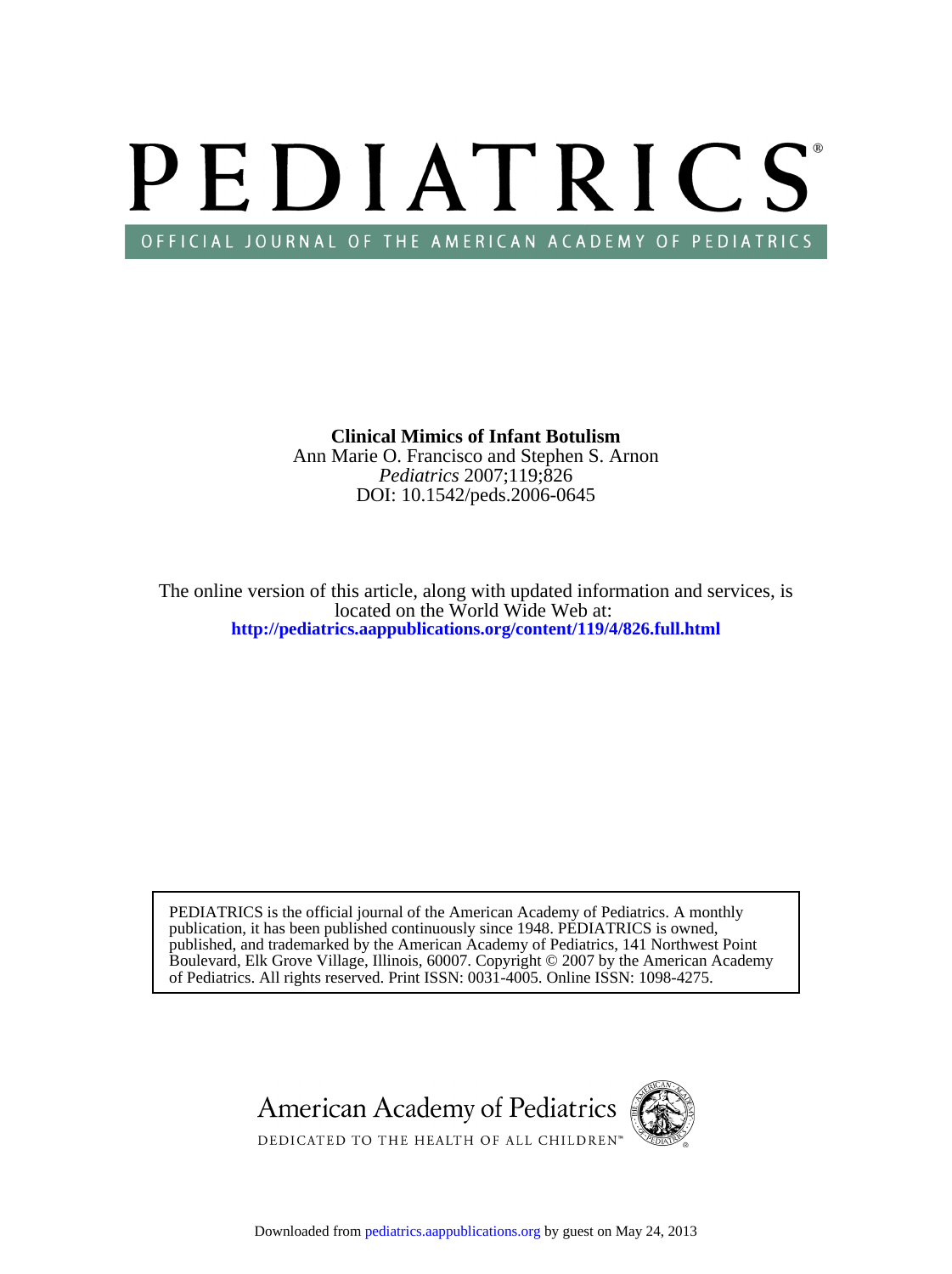## **Clinical Mimics of Infant Botulism**

**Ann Marie O. Francisco, MD, Stephen S. Arnon, MD**

Infant Botulism Treatment and Prevention Program, California Department of Health Services, Richmond, California

The authors have indicated they have no financial relationships relevant to this article to disclose.

#### **ABSTRACT**

Since 1992, Human Botulism Immune Globulin has been provided by the California Department of Health Services to infants with probable infant botulism, the intestinal toxemia form of human botulism. Human Botulism Immune Globulin became available in California in 1992–1997 within a randomized, controlled, double-blinded, pivotal clinical trial and subsequently became available nationwide in 1998–2003 in an open-label study until its licensure in October 2003 as BabyBIG. Thereafter, Human Botulism Immune Globulin remained available nationwide as an approved orphan-drug product. To achieve prompt neutralization of circulating botulinum toxin, the decision to treat with Human Botulism Immune Globulin has been based on clinical criteria that include a consistent history and physical findings of bulbar palsies, hypotonia, and weakness. After licensure, the charts of patients who did not have laboratory-confirmed infant botulism were reviewed to identify their actual diagnoses. The  $\sim$ 5% of 681 patients treated with Human Botulism Immune Globulin who did not have infant botulism fell into 5 categories: spinal muscular atrophy, metabolic disorders, other infectious diseases, miscellaneous, and probable infant botulism lacking laboratory confirmation.

**INFANT BOTULISM IS the infectious intestinal toxemia** form of human botulism that results when ingested NFANT BOTULISM IS the infectious intestinal toxemia spores of *Clostridium botulinum* (or, rarely, neurotoxigenic *Clostridium butyricum* or *Clostridium baratii*) colonize the large intestine and then produce botulinum toxin in its lumen.1,2 Botulinum toxin blocks the release of acetylcholine at the neuromuscular junction and other peripheral cholinergic synapses, which results in constipation, lethargy, poor feeding, generalized weakness, decreased head control, hypotonia, diminished deeptendon reflexes, hypoventilation, and cranial nerve palsies. Symmetrical bulbar nerve palsies (eg, ptosis, sluggish pupillary response to light, ophthalmoplegia, poor suck, decreased gag reflex, difficulty swallowing, expressionless face) are cardinal features of infant botulism that help distinguish it from other causes of subacute- to acute-onset generalized weakness.

After an  $\sim$ 15-year development period that included 2 clinical trials,<sup>3</sup> the US Food and Drug Administration licensed Botulism Immune Globulin Intravenous (Human) (BIG-IV) as BabyBIG to the California Department of Health Services (CDHS) in October 2003. Because BIG-IV is the only specific treatment for infant botulism, it became the standard of care for infants who presented with the clinical picture of infant botulism. Treatment with BIG-IV should be given as early as possible in the illness to neutralize botulinum toxemia and thereby shorten hospital stay maximally.3,4

Approximately 5% of the 681 patients since 1992 who were treated with BIG-IV (or placebo during the randomized, controlled clinical trial<sup>3</sup>) were found not to have infant botulism, and in most of these cases an alternative diagnosis was established. The tabulation of those conditions that so closely mimicked infant botulism that the attending physicians and the consulting

**Key Words:** botulinum toxin, Clostridium botulinum, Botulism Immune Globulin Intravenous (Human), BabyBIG, BIG-IV, spinal muscular atrophy, SMA, metabolic disorders, mitochondrial disorders

www.pediatrics.org/cgi/doi/10.1542/peds.2006-0645

doi:10.1542/peds.2006-0645

The California Department of Health Services distributes Botulism Immune Globulin Intravenous (Human) as a public service orphan drug that may be obtained by telephoning 510-231-7600 at any time (or visit the Web site: www.infantbotulism.org).

Dr Francisco's current affiliation is Department of Pediatrics, Columbia University College of Physicians and Surgeons, New York, NY.

Accepted for publication Nov 14, 2006

**Abbreviations:** BIG-IV, Botulism Immune Globulin Intravenous (Human); CDHS, California Department of Health Services; RCT, randomized, controlled trial; OLS, openlabel study; SMA, spinal muscular atrophy; CSF, cerebrospinal fluid; RSV, respiratory syncytial virus; EMG, electromyography

Address correspondence to Stephen S. Arnon, MD, Infant Botulism Treatment and Prevention Program, California Department of Health Services, 850 Marina Bay Pkwy, Room E-361, Richmond, CA 94804. E-mail: sarnon@dhs.ca.gov

PEDIATRICS (ISSN Numbers: Print, 0031-4005; Online, 1098-4275); published in the public domain by the American Academy of Pediatrics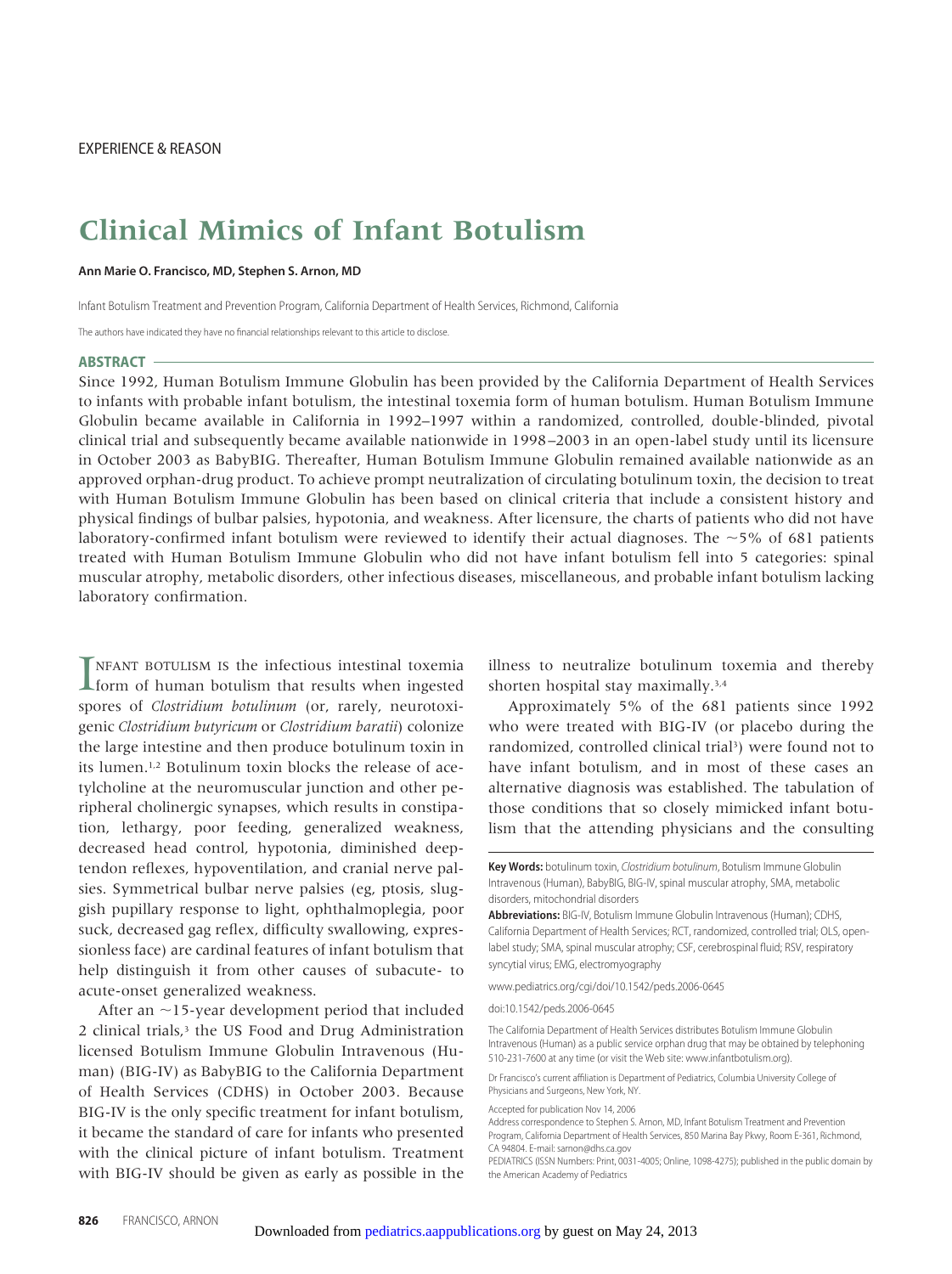physicians at the Infant Botulism Treatment and Prevention Program concurred that the patient should be treated with BIG-IV may serve as a bedside aid in the correct diagnosis of suspected infant botulism cases.

#### **METHODS**

Assessment of eligibility for treatment with BIG-IV differed between the 1992–1997 California randomized, controlled trial (RCT), the 1998–2003 nationwide openlabel study (OLS), and the subsequent nationwide licensed distribution of BIG-IV. In the RCT, after notification of a possible case of infant botulism, 1 of 2 physician-investigators from CDHS traveled to the bedside to evaluate the patient together with the attending physician; the decision to treat was made jointly, with informed consent obtained from the parents. In the OLS and after licensure, 1 of the CDHS physician-investigators was contacted by telephone by the attending physician, who communicated the medical history, clinical findings, and standard laboratory testing results. If the CHDS physician-investigator concluded that the clinical findings made infant botulism the likely diagnosis, he arranged for shipment of BIG-IV to the hospital, where the attending physician obtained informed consent and administered BIG-IV to the patient. In both the RCT and the OLS and after licensure, definitive laboratory testing of stool or enema for the presence of *C botulinum* toxin and organisms was expected to be performed after treatment with BIG-IV, with due recognition that testing might take several days to be completed.

We collected medical charts of all suspected infant botulism cases treated with BIG-IV (or placebo) since use of it began in  $1992<sup>3</sup>$  for which the diagnosis of infant botulism was not laboratory confirmed. We defined the actual diagnoses of these cases as "clinical mimics" of infant botulism and reviewed the medical charts to identify them.

#### **RESULTS**

Between February 24, 1992, and June 30, 2005, a total of 681 infants were treated with BIG-IV or placebo. Thirty-two patients (4.7%) were identified who did not have laboratory-confirmed infant botulism. These 32 patients could be divided into 5 diagnostic categories: spinal muscular atrophy (SMA) type I ( $n = 5$ ); metabolic disorders ( $n = 8$ ); infectious diseases ( $n = 3$ ); miscellaneous ( $n = 7$ ); and probable infant botulism ( $n = 9$ ) (Table 1).

The 5 patients with SMA type I ranged in age from  $1\frac{1}{2}$  to 3 months. Four (80%) of the 5 patients with SMA were treated with BIG-IV during the RCT, and 7 (88%) of the 8 patients with metabolic disorders were treated with BIG-IV during the OLS or licensed-distribution periods. Four of the patients with metabolic disorders had MRI of the brain. The patient with glutaric aciduria type I and 2 patients with unknown types of mitochondrial

#### TABLE 1 **Clinical Mimics of Infant Botulism That Resulted in Treatment With BIG-IV**

| Diagnosis                                   | N(%      |
|---------------------------------------------|----------|
| Probable infant botulism <sup>a</sup>       | 9(28)    |
| Metabolic disorders                         | 8(25)    |
| Glutaric aciduria type I                    |          |
| Maple syrup urine disease                   |          |
| Leigh's syndrome                            |          |
| Succinic semialdehyde dehydrogenase         |          |
| deficiency                                  |          |
| Mitochondrial disorder ( $n = 4$ )          |          |
| Miscellaneous                               | 7 (22)   |
| Miller Fisher variant of Guillain-Barré     |          |
| syndrome                                    |          |
| Neuroblastoma stage III (presumptive        |          |
| Lambert-Eaton syndrome)                     |          |
| Cerebral atrophy secondary to in utero drug |          |
| exposure                                    |          |
| Cerebral infarctions                        |          |
| Spinal epidural hematoma <sup>b</sup>       |          |
| Diaphragmatic paralysis <sup>b</sup>        |          |
| Central demyelinating disease <sup>b</sup>  |          |
| SMA type I                                  | 5(16)    |
| Infectious diseases                         | 3(9)     |
| Enterovirus encephalitis                    |          |
| RSV bronchiolitis                           |          |
| Probable viremia                            |          |
| Total                                       | 32 (100) |

<sup>a</sup> Laboratory diagnosis was not established because of difficulty in obtaining or correctly submitting stool or enema specimens.

**b** The condition was considered idiopathic.

disorders had the similar MRI finding of bilateral basal ganglia infarcts. The patient with Leigh's syndrome had abnormal computed tomography of the head results that showed decreased attenuation in the basal ganglia consistent with infarcts. The patient with maple syrup urine disease had normal cranial MRI results.

Three patients had an infectious etiology identified. One patient with enterovirus encephalitis had normal cerebrospinal fluid (CSF) at the time of referral; the actual diagnosis was later established by a positive CSF enterovirus polymerase chain reaction test. A second patient who was eventually diagnosed as having respiratory syncytial virus (RSV) bronchiolitis did not have symptoms typical of RSV present at admission. A third patient was thought to have a nonspecific viral syndrome because neurologic status returned to normal within 5 days of admission and laboratory study results were normal.

Seven patients had a variety of final diagnoses. The patient with the Miller Fisher variant of Guillain-Barré syndrome was 365 days old at onset and initially had normal CSF. However, subsequent examination of CSF found a significantly elevated protein concentration (100 mg/dL), and electromyography (EMG) identified a demyelinating neuropathy. At referral, the patient with stage III neuroblastoma had normal laboratory study results and a pulmonary infiltrate. Respiratory distress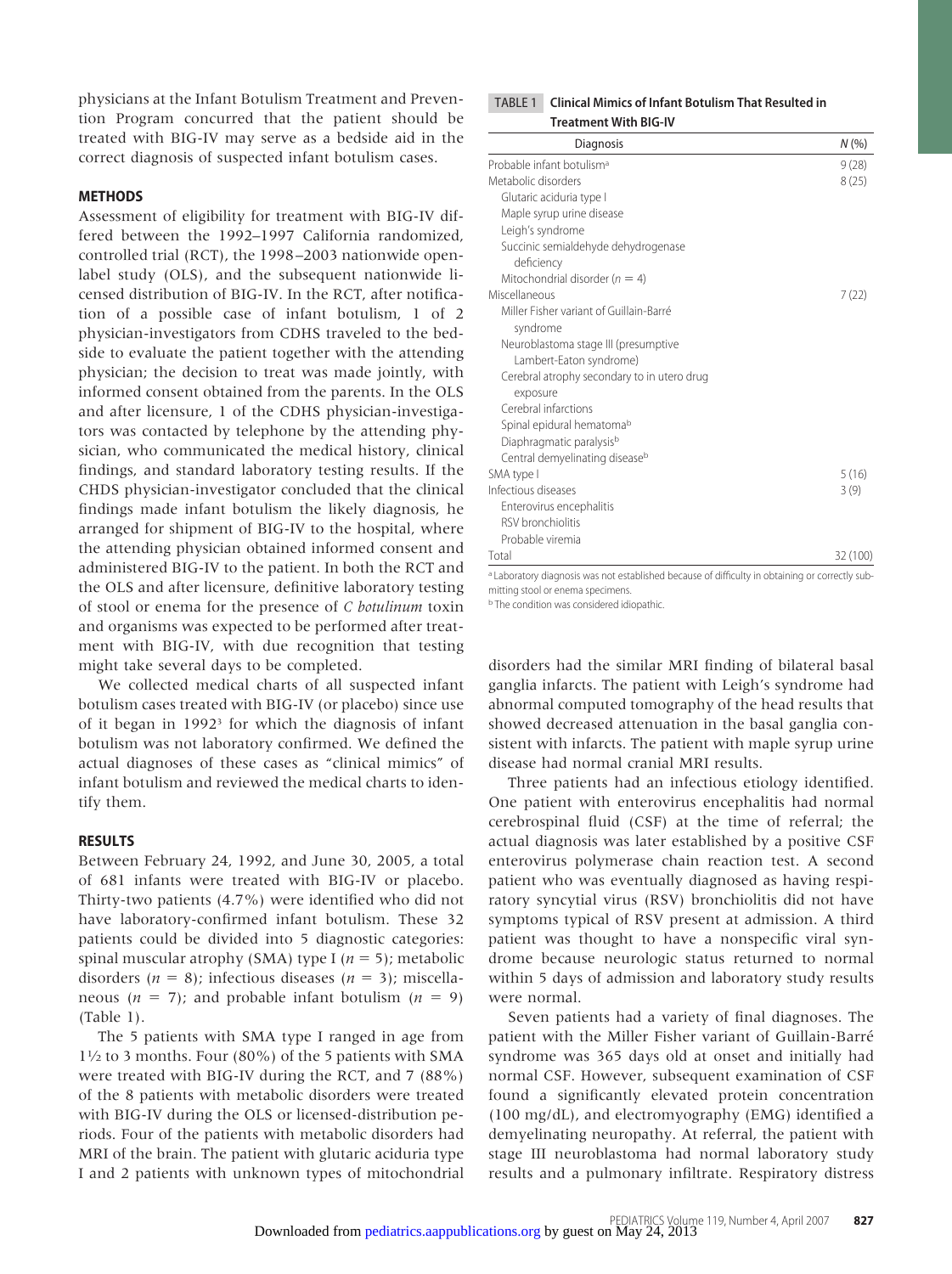and the infiltrate persisted despite antibiotic therapy. A computed tomography scan found a large mass that extended from the right hilum to the thoracic outlet, which biopsy identified as neuroblastoma. However, antibody associated with either Lambert-Eaton or other paraneoplastic neuromuscular syndromes was not detected in the patient's serum.

Nine patients had a final diagnosis of "probable infant botulism" because the laboratory studies needed to establish the diagnosis were either not requested or not performed. EMG of 5 of these patients identified a presynaptic transmission defect at the neuromuscular junction consistent with infant botulism.

#### **DISCUSSION**

SMA type I and metabolic disorders are the 2 most common diagnoses that mimic infant botulism. Patients with SMA type I have a longer history of generalized weakness than do patients with infant botulism, in whom the weakness is subacute to acute in onset. Also, patients with infant botulism typically have ophthalmoplegia and decreased anal sphincter tone, whereas SMA type I typically spares the extraocular muscles and sphincters.<sup>5</sup> Metabolic disorders are best diagnosed by the appropriate laboratory studies.

Although cranial nerve palsies occur in both infant botulism and in the Miller Fisher variant of Guillain-Barré syndrome, these diagnoses may be distinguished by CSF analysis, nerve conduction studies, and EMG. The age of the patient may also aid in differentiation, in that 95% of laboratory-confirmed cases of infant botulism occur in patients who are  $\leq 6$  months old, whereas Guillain-Barré syndrome typically occurs in older children. In infant botulism, EMG may reveal a characteristic but not diagnostic pattern of brief-duration, smallamplitude, overly abundant motor-unit action potentials termed BSAPs<sup>6</sup> (shown as Figure 1 in ref 7). However, absence of BSAPs does not exclude the diagnosis of infant botulism.1,2 Paraneoplastic syndromes with neuromuscular junction involvement may also mimic infant botulism. The diagnosis of infant botulism could not be established for 9 (28%) patients because of the failure to obtain or correctly submit a stool or enema specimen for testing.

A careful history and neurologic examination remain the best bases for distinguishing infant botulism from its clinical mimics. The presence of multiple cranial nerve palsies is an essential part of identifying infant botulism, and in this context, a feeble cry, poor suck, weak gag, difficulty swallowing (drooling), and expressionless face should be viewed to be bulbar in origin. Ptosis may not be evident unless the patient is held in a sitting position (often requiring head support because of neck weakness), while disconjugate gaze and fatigability of the pupillary light reflex may require sustained examination (see Table 153–2 in ref 1). Fatigability with repetitive muscle activity (eg, feeding, breathing, pupillary constriction) is the clinical hallmark of botulism.

The conditions listed in Table 1 constitute a working list of alternative diagnoses for use with patients who present with signs and symptoms suggestive of infant botulism but then lack laboratory confirmation of diagnosis after adequate collection and submission of stool or enema specimens. Consideration of these "clinical mimic" conditions at admission of the hypotonic infant with bulbar palsies may result in earlier correct diagnosis and in appropriately targeted use of BIG-IV.

#### **CONCLUSION**

Treatment with BIG-IV should be initiated promptly (and not delayed for laboratory confirmation of diagnosis) because prompt treatment ends further progression of the illness. BIG-IV immediately neutralizes all circulating botulinum toxin and remains present in neutralizing amounts in the circulation for  $\sim$  6 months, thereby allowing regeneration of nerve endings to proceed. Early treatment with BIG-IV within 0 to 3 days of admission shortens hospital stay by  $\sim$  1 week more than does later treatment at 4 to 7 days and also significantly reduces the associated costs of hospitalization.3

#### **ACKNOWLEDGMENTS**

We thank our Infant Botulism Treatment and Prevention Program colleagues at the CDHS for assistance in retrieving medical charts. This study was supported by the CDHS.

#### **REFERENCES**

- 1. Arnon SS. Infant botulism. In: Feigen RD, Cherry JD, Demmler GJ, Kaplan SL, eds. *Textbook of Pediatric Infectious Diseases*. 5th ed. Philadelphia, PA: Saunders; 2004:1758–1766
- 2. Long SS. *Clostridium botulinum* (botulism). In: Long SS, Pickering LK, Prober CG, eds. *Principles and Practice of Pediatric Infectious Diseases*. 2nd ed. New York, NY: Churchill Livingston; 2002: 984–991
- 3. Arnon SS, Schechter R, Maslanka SE, Jewell NP, Hatheway CL. Human Botulism Immune Globulin for the treatment of infant botulism. *N Engl J Med.* 2006;354:462–471
- 4. Fox CK, Keet CA, Strober JB. Recent advances in infant botulism. *Pediatr Neurol.* 2005;32:149–154
- 5. Talbot K, Davies KE. Spinal muscular atrophy. *Semin Neurol.* 2001;21:189–197
- 6. Engle WK. Brief, small, abundant motor-unit action potentials: a further critique of electromyographic interpretation. *Neurology.* 1975;25:173–176
- 7. Johnson RO, Clay SA, Arnon SS. Diagnosis and management of infant botulism. *Am J Dis Child.* 1979;133:586–593